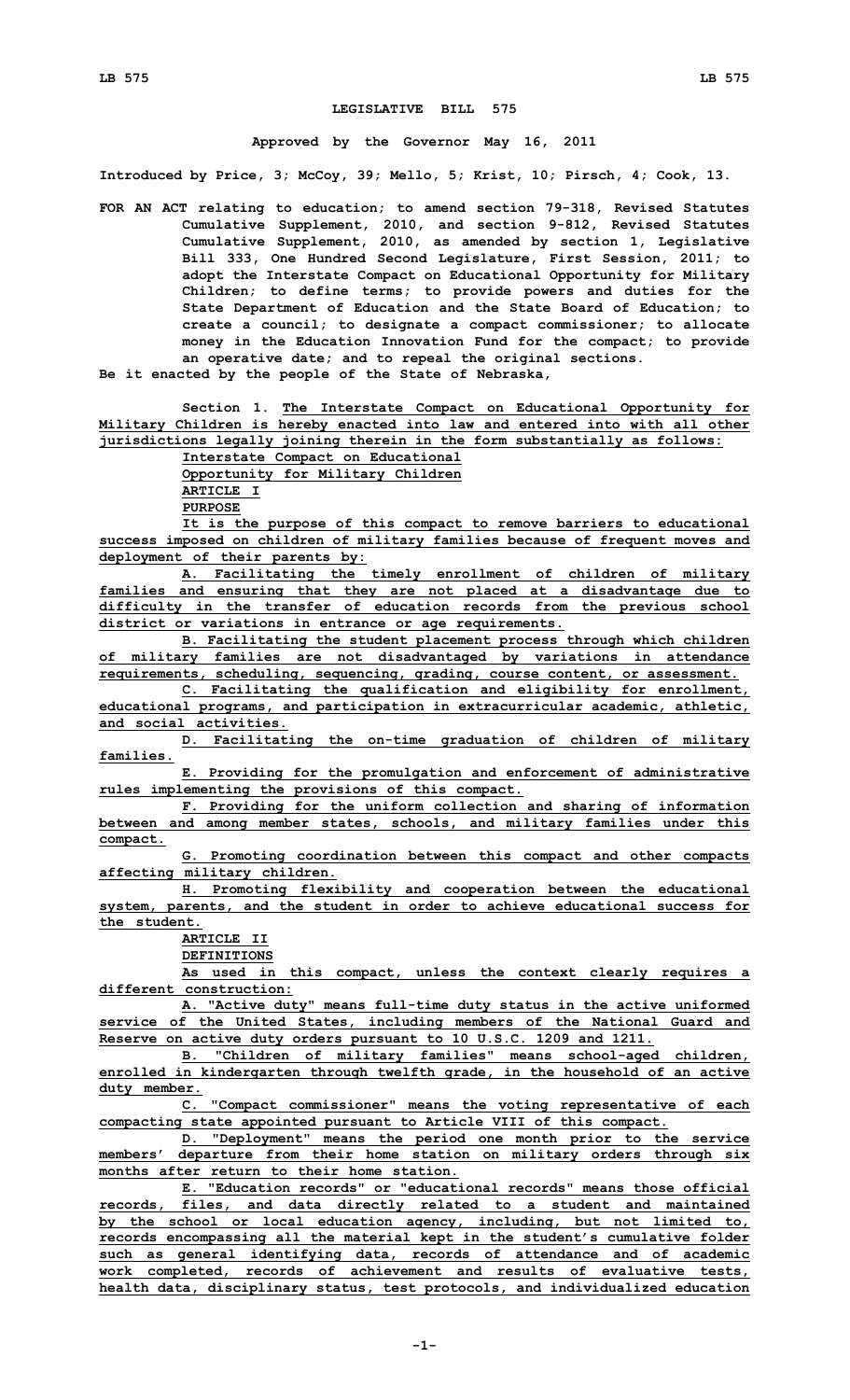**programs.**

**F. "Extracurricular activities" means <sup>a</sup> voluntary activity sponsored by the school or local education agency or an organization sanctioned by the local education agency. Extracurricular activities include, but are not limited to, preparation for and involvement in public performances, contests, athletic competitions, demonstrations, displays, and club activities.**

**G. "Interstate Commission on Educational Opportunity for Military Children" means the commission that is created under Article IX of this compact, which is generally referred to as Interstate Commission.**

**H. "Local education agency" means <sup>a</sup> public authority legally constituted by the state as an administrative agency to provide control of and direction for kindergarten through twelfth grade public educational institutions.**

**I. "Member state" means <sup>a</sup> state that has enacted this compact.**

**J. "Military installation" means <sup>a</sup> base, camp, post, station, yard, center, homeport facility for any ship, or other activity under the jurisdiction of the United States Department of Defense, including any leased facility, which is located within any of the several states, the District of Columbia, the Commonwealth of Puerto Rico, the United States Virgin Islands, Guam, American Samoa, the Northern Mariana Islands, and any other United States territory. Such term does not include any facility used primarily for civil works, rivers and harbors projects, or flood control projects.**

**K. "Nonmember state" means a state that has not enacted this compact.**

**L. "Receiving state" means the state to which <sup>a</sup> child of <sup>a</sup> military family is sent, brought, or caused to be sent or brought.**

**M. "Rule" means <sup>a</sup> written statement by the Interstate Commission promulgated pursuant to Article XII of this compact that is of general applicability, implements, interprets or prescribes <sup>a</sup> policy or provision of the compact, or an organizational, procedural, or practice requirement of the Interstate Commission, and has the force and effect of statutory law in <sup>a</sup> member state, and includes the amendment, repeal, or suspension of an existing rule.**

**N. "Sending state" means the state from which <sup>a</sup> child of <sup>a</sup> military family is sent, brought, or caused to be sent or brought.**

**O. "State" means <sup>a</sup> state of the United States, the District of Columbia, the Commonwealth of Puerto Rico, the United States Virgin Islands, Guam, American Samoa, the Northern Mariana Islands, and any other United States territory.**

**P. "Student" means the child of <sup>a</sup> military family for whom the local education agency receives public funding and who is formally enrolled in kindergarten through twelfth grade.**

**Q. "Transition" means (1) the formal and physical process of transferring from school to school or (2) the period of time in which <sup>a</sup> student moves from one school in the sending state to another school in the receiving state.**

**R. "Uniformed services" means the Army, Navy, Air Force, Marine Corps, Coast Guard as well as the Commissioned Corps of the National Oceanic and Atmospheric Administration, and Public Health Services.**

**S. "Veteran" means <sup>a</sup> person who served in the uniformed services and who was discharged or released therefrom under conditions other than dishonorable.**

**ARTICLE III**

**APPLICABILITY**

**A. Except as otherwise provided in Section B, this compact shall apply to the children of:**

**1. active duty members of the uniformed services as defined in this compact, including members of the National Guard and Reserve on active duty orders pursuant to 10 U.S.C. 1209 and 1211;**

**2. members or veterans of the uniformed services who are severely injured and medically discharged or retired for <sup>a</sup> period of one year after medical discharge or retirement; and**

**3. members of the uniformed services who die on active duty or as <sup>a</sup> result of injuries sustained on active duty for <sup>a</sup> period of one year after death.**

**B. The provisions of this interstate compact shall only apply to local education agencies as defined in this compact.**

**C. The provisions of this compact shall not apply to the children of:**

**1. inactive members of the National Guard and military reserves;**

**2. members of the uniformed services now retired, except as provided in Section A;**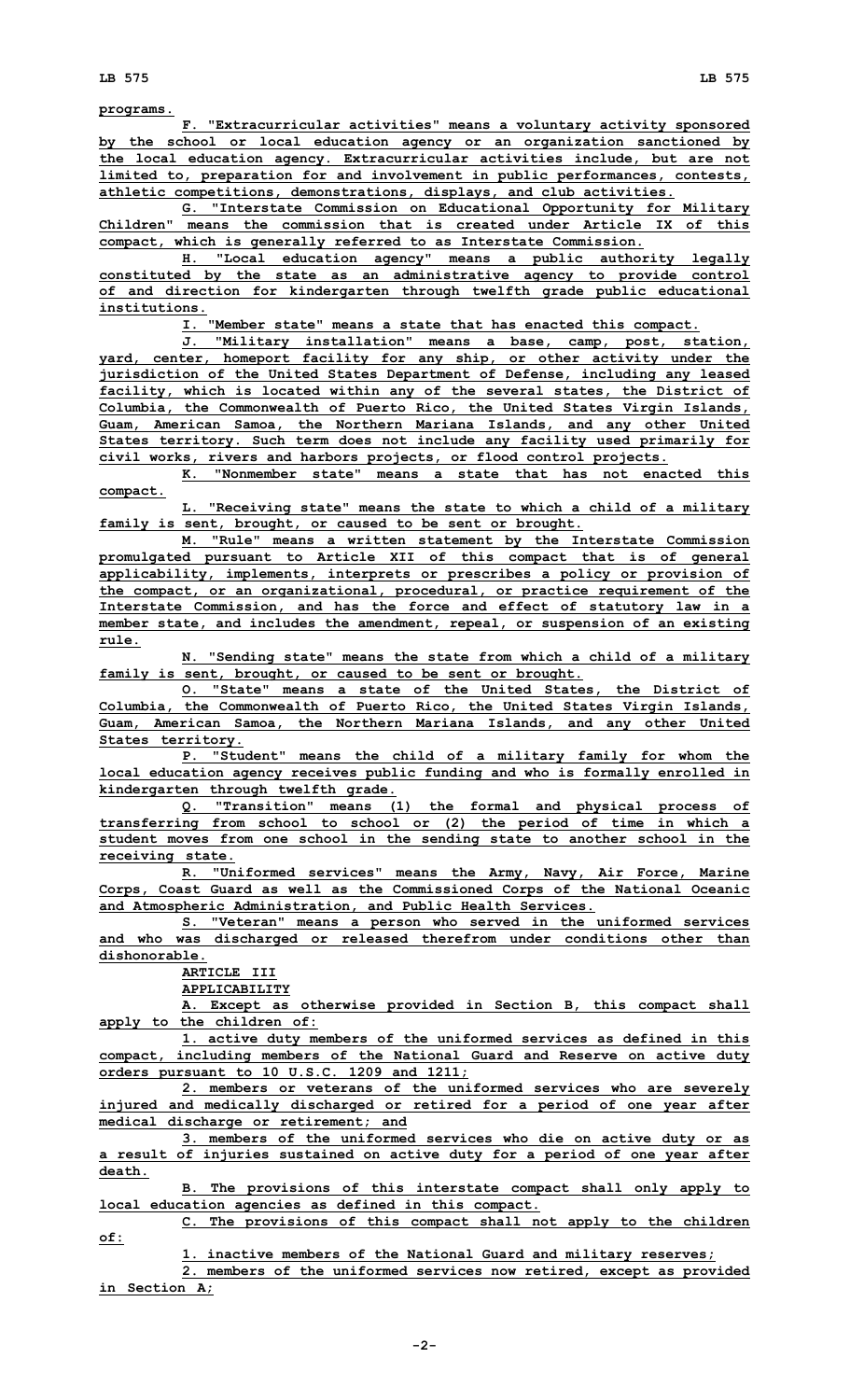## **3. veterans of the uniformed services, except as provided in Section A; and**

**4. other United States Department of Defense personnel and other federal agency civilian and contract employees not defined as active duty members of the uniformed services.**

**ARTICLE IV**

**EDUCATIONAL RECORDS AND ENROLLMENT**

**A. Unofficial or "hand-carried" education records -- In the event that official education records cannot be released to the parents for the purpose of transfer, the custodian of the records in the sending state shall prepare and furnish to the parent <sup>a</sup> complete set of unofficial educational records containing uniform information as determined by the Interstate Commission. Upon receipt of the unofficial education records by <sup>a</sup> school in the receiving state, the school shall enroll and appropriately place the student based on the information provided in the unofficial records pending validation by the official records, as quickly as possible.**

**B. Official education records and transcripts -- Simultaneous with the enrollment and conditional placement of the student, the school in the receiving state shall request the student's official education record from the school in the sending state. Upon receipt of this request, the school in the sending state will process and furnish the official education records to the school in the receiving state within ten days or within such time as is reasonably determined under the rules promulgated by the Interstate Commission.**

**C. Immunizations -- Compacting states shall give thirty days from the date of enrollment or within such time as is reasonably determined under the rules promulgated by the Interstate Commission, for students to obtain any immunizations required by the receiving state. For <sup>a</sup> series of immunizations, initial vaccinations must be obtained within thirty days or within such time as is reasonably determined under the rules promulgated by the Interstate Commission.**

**D. Kindergarten and first grade entrance age -- Students shall be allowed to continue their enrollment at grade level in the receiving state commensurate with their grade level (including kindergarten) from <sup>a</sup> local education agency in the sending state at the time of transition, regardless of age. A student that has satisfactorily completed the prerequisite grade level in the local education agency in the sending state shall be eligible for enrollment in the next highest grade level in the receiving state, regardless of age. A student transferring after the start of the school year in the receiving state shall enter the school in the receiving state on their validated level from an accredited school in the sending state.**

**ARTICLE V**

**PLACEMENT AND ATTENDANCE**

**A. Course placement -- When the student transfers before or during the school year, the receiving state school shall initially honor placement of the student in educational courses based on the student's enrollment in the sending state school or educational assessments conducted at the school in the sending state if the courses are offered. Course placement includes, but is not limited to, Honors, International Baccalaureate, Advanced Placement, vocational, technical, and career pathways courses. Continuing the student's academic program from the previous school and promoting placement in academically and career challenging courses should be paramount when considering placement. This does not preclude the school in the receiving state from performing subsequent evaluations to ensure appropriate placement and continued enrollment of the student in the courses.**

**B. Educational program placement -- The receiving state school shall initially honor placement of the student in educational programs based on current educational assessments conducted at the school in the sending state or participation or placement in like programs in the sending state. Such programs include, but are not limited to: (1) gifted and talented programs; and (2) English as <sup>a</sup> second language. This does not preclude the school in the receiving state from performing subsequent evaluations to ensure appropriate placement of the student.**

**C. Special education services -- (1) In compliance with the federal requirements of the Individuals with Disabilities Education Act, 20 U.S.C. 1400 et seq., the receiving state shall initially provide comparable services to a student with disabilities based on his or her current Individualized Education Program; and (2) In compliance with the requirements of Section 504 of the Rehabilitation Act, 29 U.S.C. 794, and with Title II of the Americans with Disabilities Act, 42 U.S.C. 12131 to 12165, the receiving state shall make reasonable accommodations and modifications to address the needs of incoming students with disabilities, subject to an existing 504 or Title**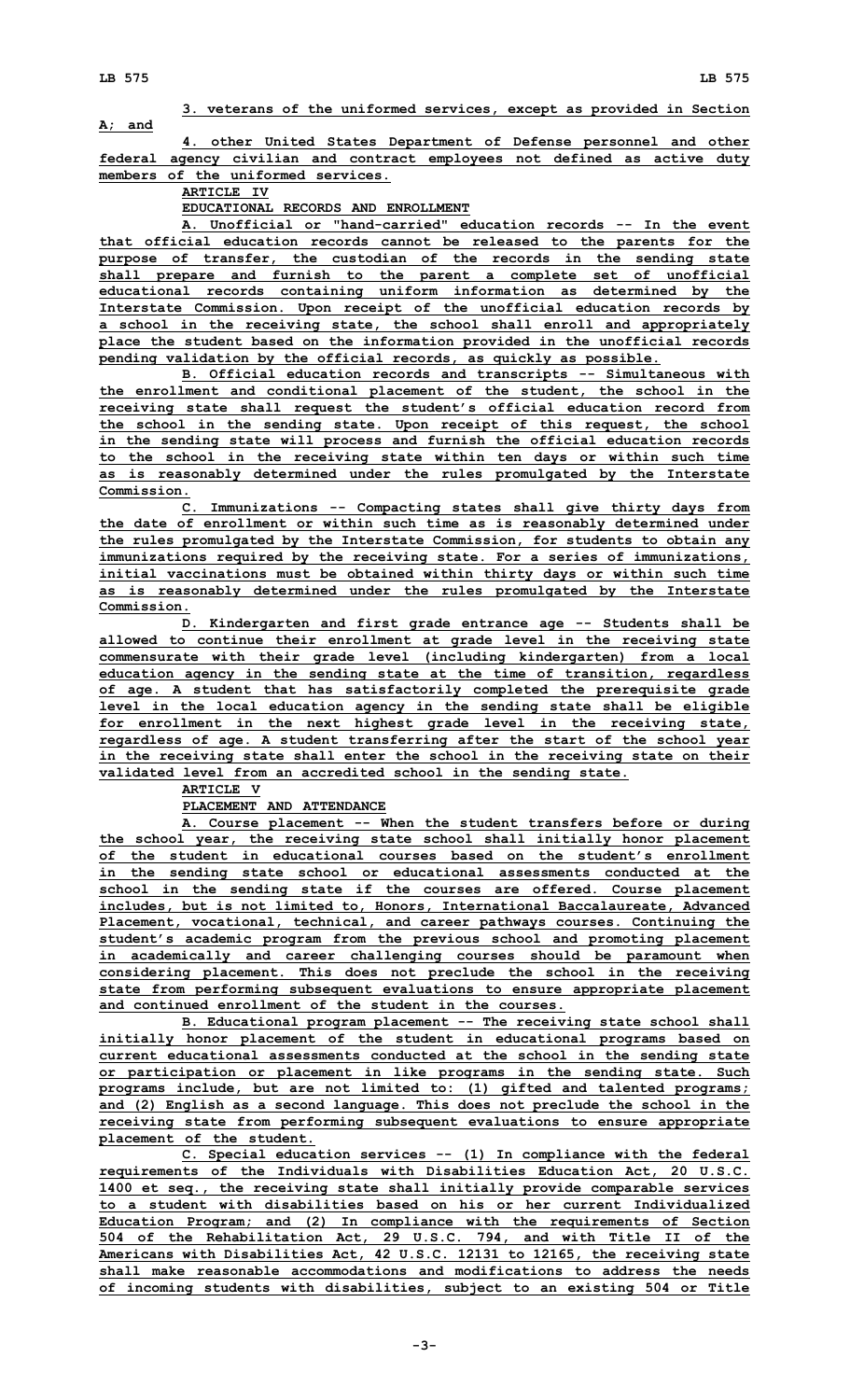**II Plan, to provide the student with equal access to education. This does not preclude the school in the receiving state from performing subsequent evaluations to ensure appropriate placement of the student.**

**D. Placement flexibility -- Local education agency administrative officials shall have flexibility in waiving course or program prerequisites, or other preconditions for placement in courses or programs offered under the jurisdiction of the local education agency.**

**E. Absence as related to deployment activities -- A student whose parent or legal guardian is an active duty member of the uniformed services, as defined by the compact, and has been called to duty for, is on leave from, or immediately returned from deployment to <sup>a</sup> combat zone or combat support posting, shall be granted additional excused absences at the discretion of the local education agency superintendent to visit with his or her parent or legal guardian relative to such leave or deployment of the parent or guardian.**

**ARTICLE VI**

**ELIGIBILITY**

**A. Eligibility for enrollment**

**1. Special power of attorney, relative to the guardianship of <sup>a</sup> child of <sup>a</sup> military family and executed under applicable law shall be sufficient for the purposes of enrollment and all other actions requiring parental participation and consent.**

**2. <sup>A</sup> local education agency shall be prohibited from charging local tuition to <sup>a</sup> transitioning military child placed in the care of <sup>a</sup> noncustodial parent or other person standing in loco parentis who lives in <sup>a</sup> jurisdiction other than that of the custodial parent.**

**3. <sup>A</sup> transitioning military child, placed in the care of <sup>a</sup> noncustodial parent or other person standing in loco parentis who lives in <sup>a</sup> jurisdiction other than that of the custodial parent, may continue to attend the school in which he or she was enrolled while residing with the custodial parent.**

**B. Eligibility for extracurricular participation -- State and local education agencies shall facilitate the opportunity for transitioning military children's inclusion in extracurricular activities, regardless of application deadlines, to the extent they are otherwise qualified.**

**ARTICLE VII**

**GRADUATION**

**In order to facilitate the on-time graduation of children of military families states and local education agencies shall incorporate the following procedures:**

**A. Waiver requirements -- Local education agency administrative officials shall waive specific courses required for graduation if similar course work has been satisfactorily completed in another local education agency or shall provide reasonable justification for denial. Should <sup>a</sup> waiver not be granted to <sup>a</sup> student who would qualify to graduate from the sending school, the local education agency shall provide an alternative means of acquiring required coursework so that graduation may occur on time.**

**B. Exit exams -- States shall accept: (1) exit or end-of-course exams required for graduation from the sending state; (2) national norm-referenced achievement tests; or (3) alternative testing, in lieu of testing requirements for graduation in the receiving state. In the event the above alternatives cannot be accommodated by the receiving state for <sup>a</sup> student transferring in his or her senior year, then the provisions of Article VII, Section C shall apply.**

**C. Transfers during senior year -- Should <sup>a</sup> military student transferring at the beginning or during his or her senior year be ineligible to graduate from the receiving local education agency after all alternatives have been considered, the sending and receiving local education agencies shall ensure the receipt of <sup>a</sup> diploma from the sending local education agency, if the student meets the graduation requirements of the sending local education agency. In the event that one of the states in question is not <sup>a</sup> member of this compact, the member state shall use best efforts to facilitate the on-time graduation of the student in accordance with Sections A and B of this Article.**

## **ARTICLE VIII**

**STATE COORDINATION**

**A. Each member state shall, through the creation of <sup>a</sup> state council or use of an existing body or board, provide for the coordination among its agencies of government, local education agencies and military installations concerning the state's participation in, and compliance with, this compact and Interstate Commission activities. While each member state may determine the membership of its own state council, its membership must include at least: the state superintendent of education, superintendent of <sup>a</sup> school**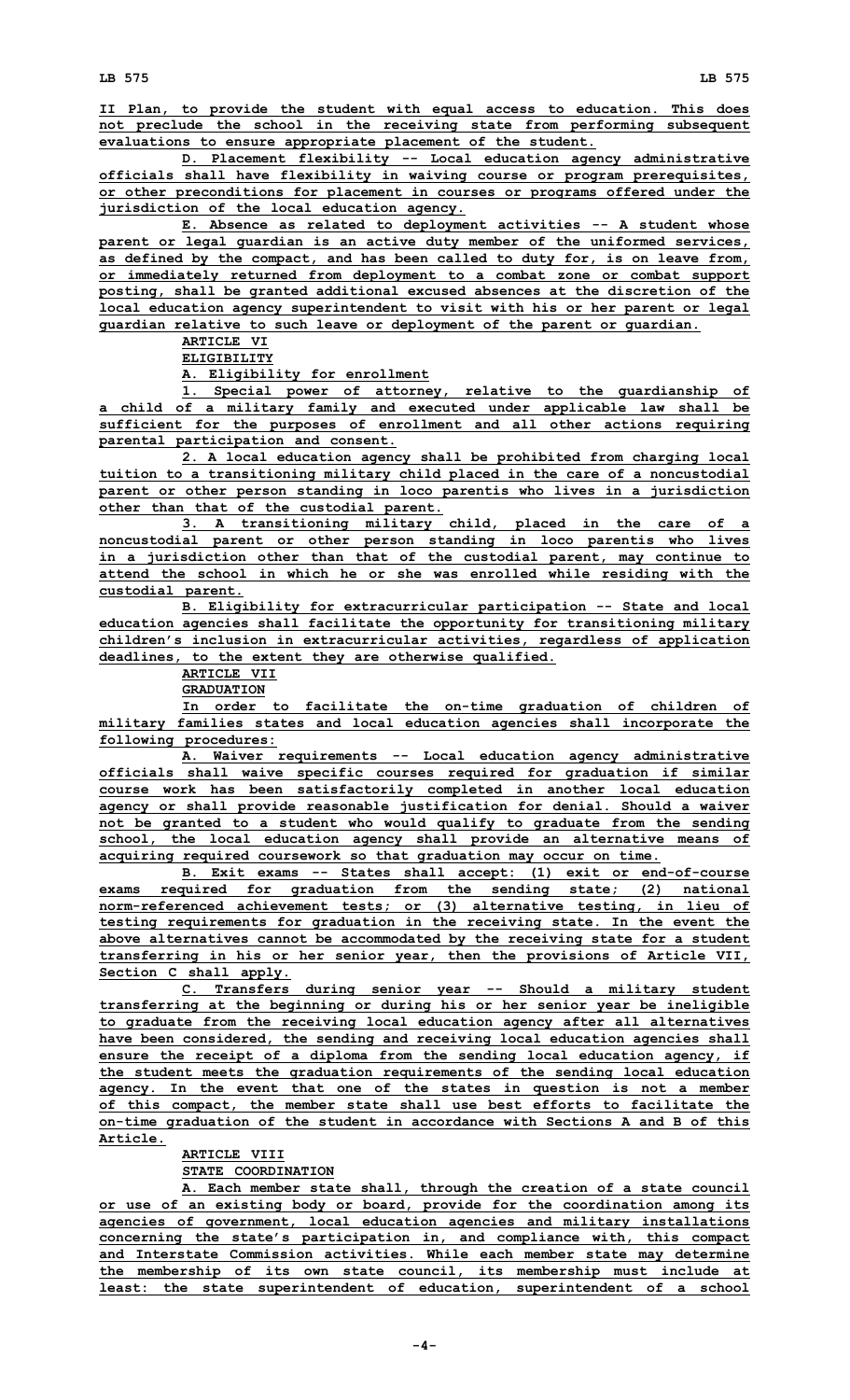**district with <sup>a</sup> high concentration of military children, representative from <sup>a</sup> military installation, one representative each from the legislative and executive branches of government, and other offices and stakeholder groups the state council deems appropriate. A member state that does not have <sup>a</sup> school district deemed to contain <sup>a</sup> high concentration of military children may appoint <sup>a</sup> superintendent from another school district to represent local education agencies on the state council.**

**B. The state council of each member state shall appoint or designate <sup>a</sup> military family education liaison to assist military families and the state in facilitating the implementation of this compact.**

**C. The compact commissioner responsible for the administration and management of the state's participation in the compact shall be appointed by the Governor or as otherwise determined by each member state.**

**D. The compact commissioner and the military family education liaison designated herein shall be ex-officio members of the state council, unless either is already <sup>a</sup> full voting member of the state council.**

**ARTICLE IX**

**INTERSTATE COMMISSION ON EDUCATIONAL**

**OPPORTUNITY FOR MILITARY CHILDREN**

**The member states hereby create the "Interstate Commission on Educational Opportunity for Military Children." The activities of the Interstate Commission are the formation of public policy and are <sup>a</sup> discretionary state function. The Interstate Commission shall:**

**A. Be <sup>a</sup> body corporate and joint agency of the member states and shall have all the responsibilities, powers, and duties set forth herein, and such additional powers as may be conferred upon it by <sup>a</sup> subsequent concurrent action of the respective legislatures of the member states in accordance with the terms of this compact.**

**B. Consist of one Interstate Commission voting representative from each member state who shall be that state's compact commissioner.**

**1. Each member state represented at <sup>a</sup> meeting of the Interstate Commission is entitled to one vote.**

**2. <sup>A</sup> majority of the total member states shall constitute <sup>a</sup> quorum for the transaction of business, unless <sup>a</sup> larger quorum is required by the bylaws of the Interstate Commission.**

**3. <sup>A</sup> representative shall not delegate <sup>a</sup> vote to another member state. In the event the compact commissioner is unable to attend <sup>a</sup> meeting of the Interstate Commission, the Governor or state council may delegate voting authority to another person from their state for <sup>a</sup> specified meeting.**

**4. The bylaws may provide for meetings of the Interstate Commission to be conducted by telecommunication or electronic communication.**

**C. Consist of ex officio, nonvoting representatives who are members of interested organizations. Such ex officio members, as defined in the bylaws, may include, but not be limited to, members of the representative organizations of military family advocates, local education agency officials, parent and teacher groups, the United States Department of Defense, the Education Commission of the States, the Interstate Agreement on the Qualification of Educational Personnel, and other interstate compacts affecting the education of children of military members.**

**D. Meet at least once each calendar year. The chairperson may call additional meetings and, upon the request of <sup>a</sup> simple majority of the member states, shall call additional meetings.**

**E. Establish an executive committee, whose members shall include the officers of the Interstate Commission and such other members of the Interstate Commission as determined by the bylaws. Members of the executive committee shall serve <sup>a</sup> one-year term. Members of the executive committee shall be entitled to one vote each. The executive committee shall have the power to act on behalf of the Interstate Commission, with the exception of rulemaking, during periods when the Interstate Commission is not in session. The executive committee shall oversee the day-to-day activities of the administration of the compact including enforcement and compliance with the provisions of the compact, its bylaws and rules, and other such duties as deemed necessary. The United States Department of Defense, shall serve as an ex officio, nonvoting member of the executive committee.**

**F. Establish bylaws and rules that provide for conditions and procedures under which the Interstate Commission shall make its information and official records available to the public for inspection or copying. The Interstate Commission may exempt from disclosure information or official records to the extent they would adversely affect personal privacy rights or proprietary interests.**

**G. Give public notice of all meetings and all meetings shall be open to the public, except as set forth in the rules or as otherwise provided**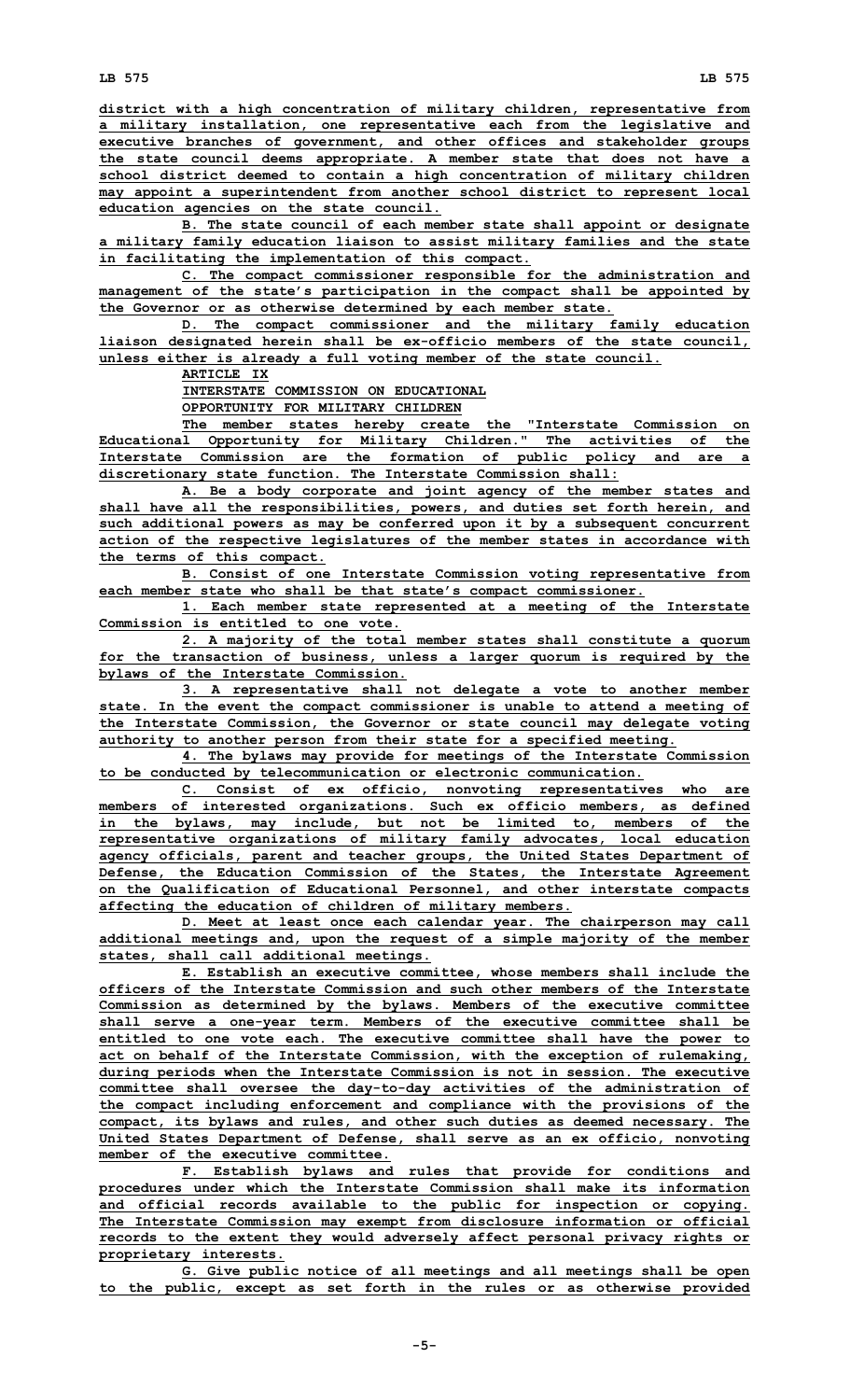**in the compact. The Interstate Commission and its committees may close <sup>a</sup> meeting, or portion thereof, where it determines by two-thirds vote that an open meeting would be likely to:**

**1. Relate solely to the Interstate Commission's internal personnel practices and procedures;**

**2. Disclose matters specifically exempted from disclosure by federal and state statute;**

**3. Disclose trade secrets or commercial or financial information which is privileged or confidential;**

**4. Involve accusing <sup>a</sup> person of <sup>a</sup> crime, or formally censuring <sup>a</sup> person;**

**5. Disclose information of <sup>a</sup> personal nature where disclosure would constitute <sup>a</sup> clearly unwarranted invasion of personal privacy;**

**6. Disclose investigative records compiled for law enforcement purposes; or**

**7. Specifically relate to the Interstate Commission's participation in <sup>a</sup> civil action or other legal proceeding.**

**H. Cause its legal counsel or designee to certify that <sup>a</sup> meeting may be closed and shall reference each relevant exemptible provision for any meeting, or portion of <sup>a</sup> meeting, which is closed pursuant to this provision. The Interstate Commission shall keep minutes which shall fully and clearly describe all matters discussed in <sup>a</sup> meeting and shall provide <sup>a</sup> full and accurate summary of actions taken, and the reasons therefore, including <sup>a</sup> description of the views expressed and the record of <sup>a</sup> roll call vote. All documents considered in connection with an action shall be identified in such minutes. All minutes and documents of <sup>a</sup> closed meeting shall remain under seal, subject to release by <sup>a</sup> majority vote of the Interstate Commission.**

**I. Collect standardized data concerning the educational transition of the children of military families under this compact as directed through its rules which shall specify the data to be collected, the means of collection, and data exchange and reporting requirements. Such methods of data collection, exchange, and reporting shall, in so far as is reasonably possible, conform to current technology and coordinate its information functions with the appropriate custodian of records as identified in the bylaws and rules.**

**J. Create <sup>a</sup> process that permits military officials, education officials, and parents to inform the Interstate Commission if and when there are alleged violations of the compact or its rules or when issues subject to the jurisdiction of the compact or its rules are not addressed by the state or local education agency. This section shall not be construed to create <sup>a</sup> private right of action against the Interstate Commission or any member state.**

**ARTICLE X**

**POWERS AND DUTIES OF THE INTERSTATE COMMISSION**

**The Interstate Commission shall have the following powers:**

**A. To provide for dispute resolution among member states.**

**B. To promulgate rules and take all necessary actions to effect the goals, purposes, and obligations as enumerated in this compact. The rules shall have the force and effect of statutory law and shall be binding in the compact states to the extent and in the manner provided in this compact.**

**C. To issue, upon request of <sup>a</sup> member state, advisory opinions concerning the meaning or interpretation of the interstate compact, its bylaws, rules, and actions.**

**D. To enforce compliance with the compact provisions, the rules promulgated by the Interstate Commission, and the bylaws, using all necessary and proper means, including, but not limited to, the use of judicial process.**

**E. To establish and maintain offices which shall be located within one or more of the member states.**

**F. To purchase and maintain insurance and bonds.**

**G. To borrow, accept, hire, or contract for services of personnel.**

**H. To establish and appoint committees including, but not limited to, an executive committee as required by Article IX, Section E, which shall have the power to act on behalf of the Interstate Commission in carrying out its powers and duties hereunder.**

**I. To elect or appoint such officers, attorneys, employees, agents, or consultants, and to fix their compensation, define their duties, and determine their qualifications; and to establish the Interstate Commission's personnel policies and programs relating to conflicts of interest, rates of compensation, and qualifications of personnel.**

**J. To accept any and all donations and grants of money, equipment, supplies, materials, and services, and to receive, utilize, and dispose of it. K. To lease, purchase, accept contributions or donations of, or**

**otherwise to own, hold, improve or use any property, real, personal, or mixed.**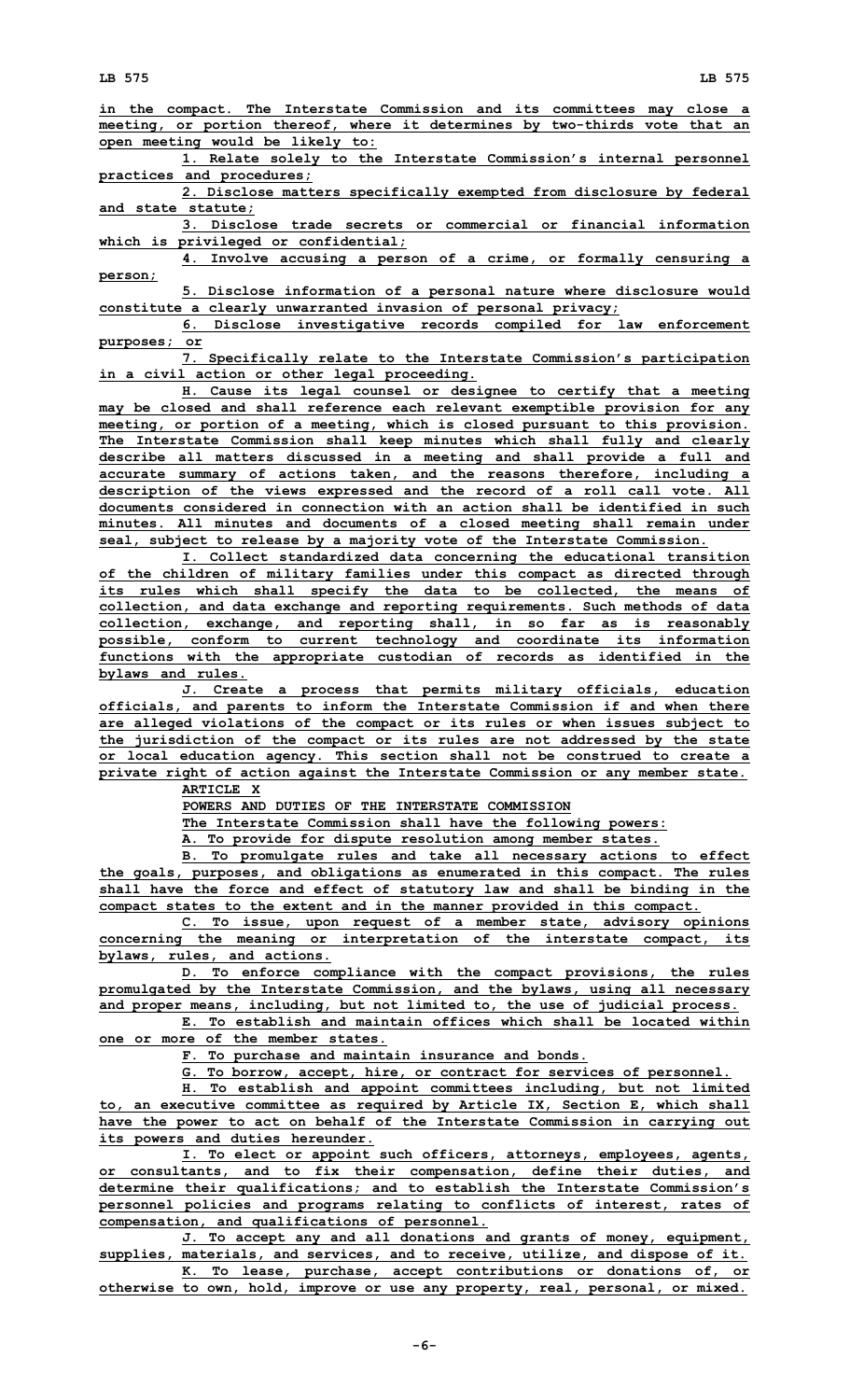**L. To sell, convey, mortgage, pledge, lease, exchange, abandon, or otherwise dispose of any property, real, personal, or mixed.**

**M. To establish <sup>a</sup> budget and make expenditures.**

**N. To adopt <sup>a</sup> seal and bylaws governing the management and operation of the Interstate Commission.**

**O. To report annually to the legislatures, governors, judiciary, and state councils of the member states concerning the activities of the Interstate Commission during the preceding year. Such reports shall also include any recommendations that may have been adopted by the Interstate Commission.**

**P. To coordinate education, training, and public awareness regarding the compact, its implementation and operation for officials and parents involved in such activity.**

**Q. To establish uniform standards for the reporting, collecting, and exchanging of data.**

**R. To maintain corporate books and records in accordance with the bylaws.**

**S. To perform such functions as may be necessary or appropriate to achieve the purposes of this compact.**

**T. To provide for the uniform collection and sharing of information between and among member states, schools, and military families under this compact.**

**ARTICLE XI**

**ORGANIZATION AND OPERATION OF THE INTERSTATE COMMISSION**

**A. The Interstate Commission shall, by <sup>a</sup> majority of the members present and voting, within twelve months after the first Interstate Commission meeting, adopt bylaws to govern its conduct as may be necessary or appropriate to carry out the purposes of the compact, including, but not limited to:**

**1. Establishing the fiscal year of the Interstate Commission;**

**2. Establishing an executive committee and such other committees as may be necessary;**

**3. Providing for the establishment of committees and for governing any general or specific delegation of authority or function of the Interstate Commission;**

**4. Providing reasonable procedures for calling and conducting meetings of the Interstate Commission and ensuring reasonable notice of each such meeting;**

**5. Establishing the titles and responsibilities of the officers and staff of the Interstate Commission;**

**6. Providing <sup>a</sup> mechanism for concluding the operations of the Interstate Commission and the return of surplus funds that may exist upon the termination of the compact after the payment and reserving of all of its debts and obligations; and**

**7. Providing "start up" rules for initial administration of the compact.**

**B. The Interstate Commission shall, by <sup>a</sup> majority of the members, elect annually from among its members <sup>a</sup> chairperson, <sup>a</sup> vice-chairperson, and <sup>a</sup> treasurer, each of whom shall have such authority and duties as may be specified in the bylaws. The chairperson or, in the chairperson's absence or disability, the vice-chairperson, shall preside at all meetings of the Interstate Commission. The officers so elected shall serve without compensation or remuneration from the Interstate Commission; provided that, subject to the availability of budgeted funds, the officers shall be reimbursed for ordinary and necessary costs and expenses incurred by them in the performance of their responsibilities as officers of the Interstate Commission.**

**C. Executive Committee, Officers, and Personnel**

**1. The executive committee shall have such authority and duties as may be set forth in the bylaws, including, but not limited to:**

**a. Managing the affairs of the Interstate Commission in <sup>a</sup> manner consistent with the bylaws and purposes of the Interstate Commission;**

**b. Overseeing an organizational structure within, and appropriate procedures for the Interstate Commission to provide for the creation of rules, operating procedures, and administrative and technical support functions; and**

**c. Planning, implementing, and coordinating communications and activities with other state, federal, and local government organizations in order to advance the goals of the Interstate Commission.**

**2. The executive committee may, subject to the approval of the Interstate Commission, appoint or retain an executive director for such period, upon such terms and conditions and for such compensation, as the Interstate Commission may deem appropriate. The executive director shall serve as secretary to the Interstate Commission, but shall not be <sup>a</sup> member of the**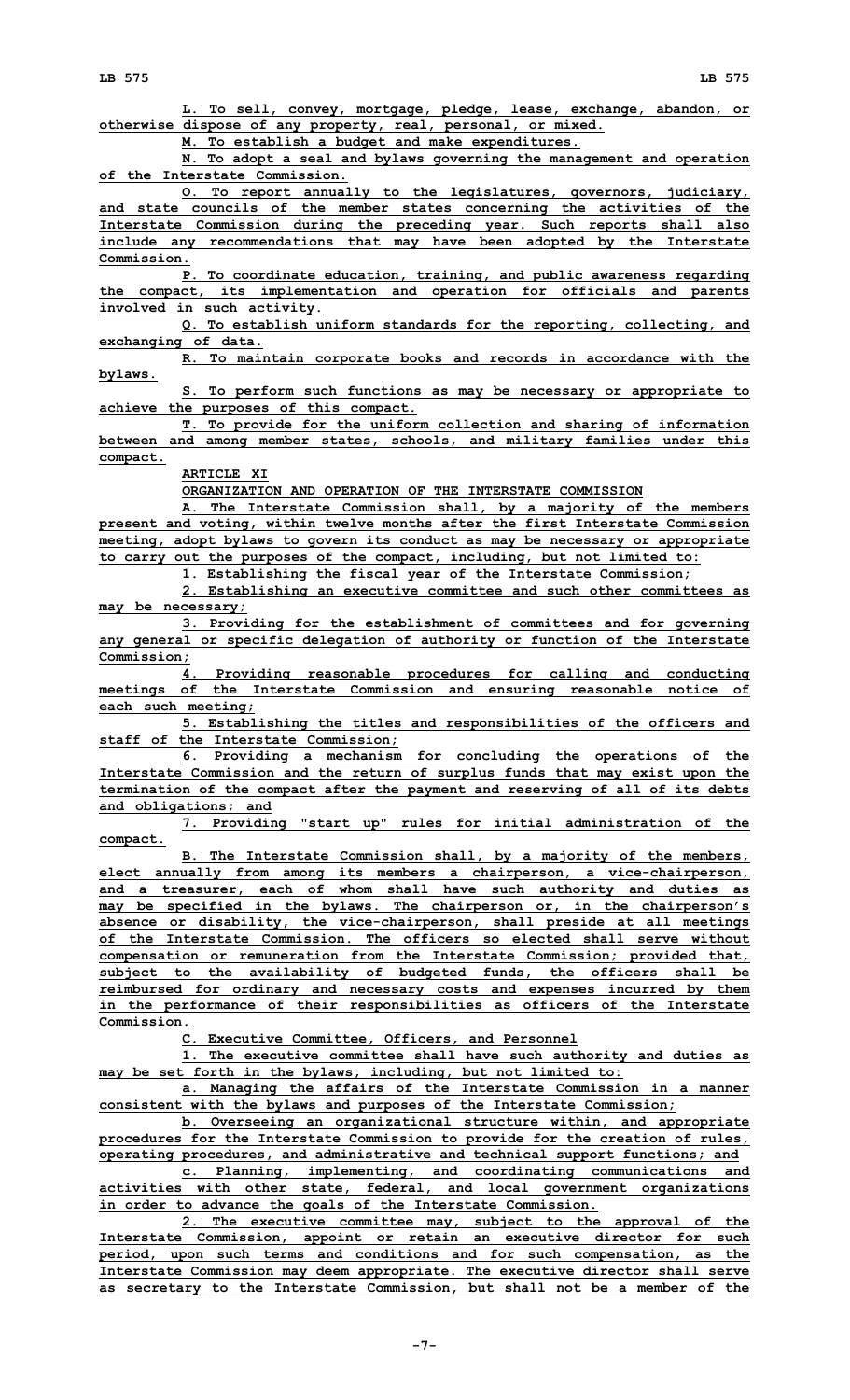**Interstate Commission. The executive director shall hire and supervise such other persons as may be authorized by the Interstate Commission.**

**D. The Interstate Commission's executive director and its employees shall be immune from suit and liability, either personally or in their official capacity, for <sup>a</sup> claim for damage to or loss of property or personal injury or other civil liability caused or arising out of or relating to an actual or alleged act, error, or omission that occurred, or that such person had <sup>a</sup> reasonable basis for believing occurred, within the scope of Interstate Commission employment, duties, or responsibilities; provided, that such person shall not be protected from suit or liability for damage, loss, injury, or liability caused by the intentional or willful and wanton misconduct of such person.**

**1. The liability of the Interstate Commission's executive director and employees or Interstate Commission representatives, acting within the scope of such person's employment or duties for acts, errors, or omissions occurring within such person's state may not exceed the limits of liability set forth under the Constitution and laws of that state for state officials, employees, and agents. The Interstate Commission is considered to be an instrumentality of the states for the purposes of any such action. Nothing in this subsection shall be construed to protect such person from suit or liability for damage, loss, injury, or liability caused by the intentional or willful and wanton misconduct of such person.**

**2. The Interstate Commission shall defend the executive director and its employees and, subject to the approval of the Attorney General or other appropriate legal counsel of the member state represented by an Interstate Commission representative, shall defend such Interstate Commission representative in any civil action seeking to impose liability arising out of an actual or alleged act, error, or omission that occurred within the scope of Interstate Commission employment, duties, or responsibilities, or that the defendant had <sup>a</sup> reasonable basis for believing occurred within the scope of Interstate Commission employment, duties, or responsibilities, provided that the actual or alleged act, error, or omission did not result from intentional or willful and wanton misconduct on the part of such person.**

**3. To the extent not covered by the state involved, member state, or the Interstate Commission, the representatives or employees of the Interstate Commission shall be held harmless in the amount of <sup>a</sup> settlement or judgment, including attorney's fees and costs, obtained against such persons arising out of an actual or alleged act, error, or omission that occurred within the scope of Interstate Commission employment, duties, or responsibilities, or that such persons had <sup>a</sup> reasonable basis for believing occurred within the scope of Interstate Commission employment, duties, or responsibilities, provided that the actual or alleged act, error, or omission did not result from intentional or willful and wanton misconduct on the part of such persons.**

**ARTICLE XII**

**RULEMAKING FUNCTIONS OF THE INTERSTATE COMMISSION**

**A. Rulemaking Authority -- The Interstate Commission shall promulgate reasonable rules in order to effectively and efficiently achieve the purposes of this compact. Notwithstanding the foregoing, in the event the Interstate Commission exercises its rulemaking authority in <sup>a</sup> manner that is beyond the scope of the purposes of this compact, or the powers granted hereunder, then such an action by the Interstate Commission shall be invalid and have no force or effect.**

**B. Rulemaking Procedure -- Rules shall be made pursuant to <sup>a</sup> rulemaking process that substantially conforms to the "Model State Administrative Procedure Act" of 1981, Uniform Laws Annotated, Vol. 15, p. 1 (2000) as amended, as may be appropriate to the operations of the Interstate Commission.**

**C. Not later than thirty days after <sup>a</sup> rule is promulgated, any person may file <sup>a</sup> petition for judicial review of the rule; provided, that the filing of such <sup>a</sup> petition shall not stay or otherwise prevent the rule from becoming effective unless the court finds that the petitioner has <sup>a</sup> substantial likelihood of success. The court shall give deference to the actions of the Interstate Commission consistent with applicable law and shall not find the rule to be unlawful if the rule represents <sup>a</sup> reasonable exercise of the Interstate Commission's authority.**

**D. If <sup>a</sup> majority of the legislatures of the compacting states rejects <sup>a</sup> rule by enactment of <sup>a</sup> statute or resolution in the same manner used to adopt the compact, then such rule shall have no further force and effect in any compacting state.**

**ARTICLE XIII OVERSIGHT, ENFORCEMENT, AND DISPUTE RESOLUTION A. Oversight**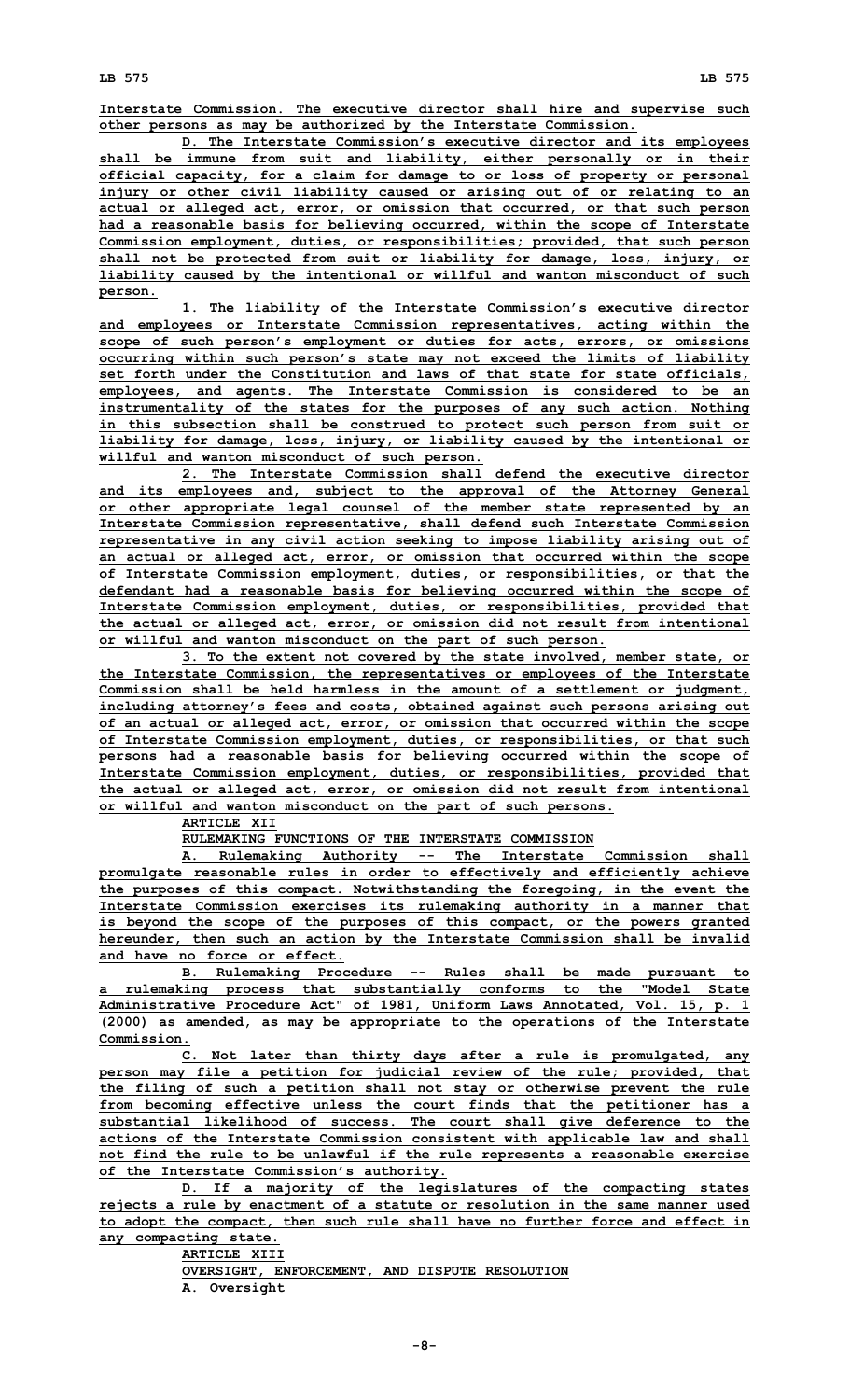**1. The executive, legislative, and judicial branches of state government in each member state shall enforce this compact and shall take all actions necessary and appropriate to effectuate the compact's purposes and intent. The provisions of this compact and the rules promulgated hereunder shall have standing as statutory law.**

**2. All courts shall take judicial notice of the compact and the rules in any judicial or administrative proceeding in <sup>a</sup> member state pertaining to the subject matter of this compact which may affect the powers, responsibilities, or actions of the Interstate Commission.**

**3. The Interstate Commission shall be entitled to receive all service of process in any such proceeding, and shall have standing to intervene in the proceeding for all purposes. Failure to provide service of process to the Interstate Commission shall render <sup>a</sup> judgment or order void as to the Interstate Commission, this compact, or promulgated rules.**

**B. Default, Technical Assistance, Suspension, and Termination -- If the Interstate Commission determines that a member state has defaulted in the performance of its obligations or responsibilities under this compact, or the bylaws or promulgated rules, the Interstate Commission shall:**

**1. Provide written notice to the defaulting state and other member states, of the nature of the default, the means of curing the default, and any action taken by the Interstate Commission. The Interstate Commission shall specify the conditions by which the defaulting state must cure its default.**

**2. Provide remedial training and specific technical assistance regarding the default.**

**3. If the defaulting state fails to cure the default, the defaulting state shall be terminated from the compact upon an affirmative vote of <sup>a</sup> majority of the member states and all rights, privileges, and benefits conferred by this compact shall be terminated from the effective date of termination. A cure of the default does not relieve the offending state of obligations or liabilities incurred during the period of the default.**

**4. Suspension or termination of membership in the compact shall be imposed only after all other means of securing compliance have been exhausted. Notice of intent to suspend or terminate shall be given by the Interstate Commission to the Governor, the majority and minority leaders of the defaulting state's legislature, and each of the member states.**

**5. The state which has been suspended or terminated is responsible for all assessments, obligations and liabilities incurred through the effective date of suspension or termination including obligations, the performance of which extends beyond the effective date of suspension or termination.**

**6. The Interstate Commission shall not bear any costs relating to any state that has been found to be in default or which has been suspended or terminated from the compact, unless otherwise mutually agreed upon in writing between the Interstate Commission and the defaulting state.**

**7. The defaulting state may appeal the action of the Interstate Commission by petitioning the United States District Court for the District of Columbia or the federal district where the Interstate Commission has its principal offices. The prevailing party shall be awarded all costs of such litigation including reasonable attorney's fees.**

**C. Dispute Resolution**

**1. The Interstate Commission shall attempt, upon the request of <sup>a</sup> member state, to resolve disputes which are subject to the compact and which may arise among member states and between member and nonmember states.**

**2. The Interstate Commission shall promulgate <sup>a</sup> rule providing for both mediation and binding dispute resolution for disputes as appropriate.**

**D. Enforcement**

**1. The Interstate Commission, in the reasonable exercise of its discretion, shall enforce the provisions and rules of this compact.**

**2. The Interstate Commission, may by majority vote of the members, initiate legal action in the United States District Court for the District of Columbia or, at the discretion of the Interstate Commission, in the federal district where the Interstate Commission has its principal offices, to enforce compliance with the provisions of the compact, its promulgated rules and bylaws, against <sup>a</sup> member state in default. The relief sought may include both injunctive relief and damages. In the event judicial enforcement is necessary the prevailing party shall be awarded all costs of such litigation including reasonable attorney's fees.**

**3. The remedies herein shall not be the exclusive remedies of the Interstate Commission. The Interstate Commission may avail itself of any other remedies available under state law or the regulation of <sup>a</sup> profession.**

**ARTICLE XIV**

**FINANCING OF THE INTERSTATE COMMISSION**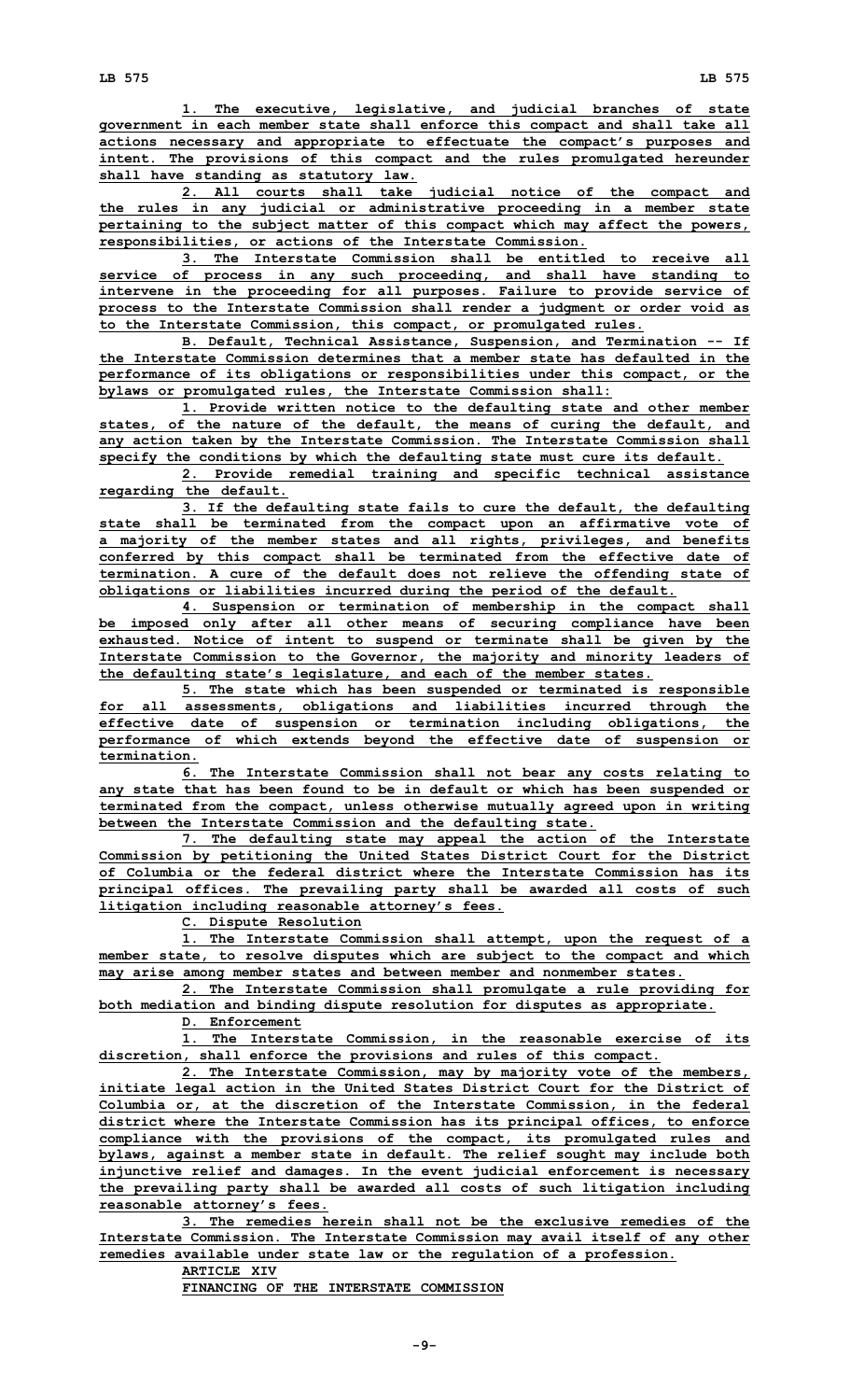**A. The Interstate Commission shall pay, or provide for the payment of the reasonable expenses of its establishment, organization, and ongoing activities.**

**B. The Interstate Commission may levy on and collect an annual assessment from each member state to cover the cost of the operations and activities of the Interstate Commission and its staff which must be in a total amount sufficient to cover the Interstate Commission's annual budget as approved each year. The aggregate annual assessment amount shall be allocated based upon <sup>a</sup> formula to be determined by the Interstate Commission, which shall promulgate <sup>a</sup> rule binding upon all member states.**

**C. The Interstate Commission shall not incur obligations of any kind prior to securing the funds adequate to meet the same; nor shall the Interstate Commission pledge the credit of any of the member states, except by and with the authority of the member state.**

**D. The Interstate Commission shall keep accurate accounts of all receipts and disbursements. The receipts and disbursements of the Interstate Commission shall be subject to the audit and accounting procedures established under its bylaws. However, all receipts and disbursements of funds handled by the Interstate Commission shall be audited yearly by <sup>a</sup> certified or licensed public accountant and the report of the audit shall be included in and become part of the annual report of the Interstate Commission.**

**ARTICLE XV**

**MEMBER STATES, EFFECTIVE DATE, AND AMENDMENT**

**A. Any state is eligible to become <sup>a</sup> member state.**

**B. The compact shall become effective and binding upon legislative enactment of the compact into law by no less than ten of the states. The effective date shall be no earlier than December 1, 2007. Thereafter it shall become effective and binding as to any other member state upon enactment of the compact into law by that state. The governors of nonmember states or their designees shall be invited to participate in the activities of the Interstate Commission on <sup>a</sup> nonvoting basis prior to adoption of the compact by all states.**

**C. The Interstate Commission may propose amendments to the compact for enactment by the member states. No amendment shall become effective and binding upon the Interstate Commission and the member states unless and until it is enacted into law by unanimous consent of the member states.**

> **ARTICLE XVI WITHDRAWAL AND DISSOLUTION**

**A. Withdrawal**

**1. Once effective, the compact shall continue in force and remain binding upon each and every member state; provided that <sup>a</sup> member state may withdraw from the compact by specifically repealing the statute, which enacted the compact into law.**

**2. Withdrawal from this compact shall be by the enactment of <sup>a</sup> statute repealing the same, but shall not take effect until one year after the effective date of such statute and until written notice of the withdrawal has been given by the withdrawing state to the Governor of each other member jurisdiction.**

**3. The withdrawing state shall immediately notify the chairperson of the Interstate Commission in writing upon the introduction of legislation repealing this compact in the withdrawing state. The Interstate Commission shall notify the other member states of the withdrawing state's intent to withdraw within sixty days of its receipt thereof.**

**4. The withdrawing state is responsible for all assessments, obligations and liabilities incurred through the effective date of withdrawal, including obligations, the performance of which extend beyond the effective date of withdrawal.**

**5. Reinstatement following withdrawal of <sup>a</sup> member state shall occur upon the withdrawing state reenacting the compact or upon such later date as determined by the Interstate Commission.**

**B. Dissolution of Compact**

**1. This compact shall dissolve effective upon the date of the withdrawal or default of the member state which reduces the membership in the compact to one member state.**

**2. Upon the dissolution of this compact, the compact becomes null and void and shall be of no further force or effect, and the business and affairs of the Interstate Commission shall be concluded and surplus funds shall be distributed in accordance with the bylaws.**

**ARTICLE XVII**

**SEVERABILITY AND CONSTRUCTION**

**A. The provisions of this compact shall be severable, and if any phrase, clause, sentence, or provision is deemed unenforceable, the remaining**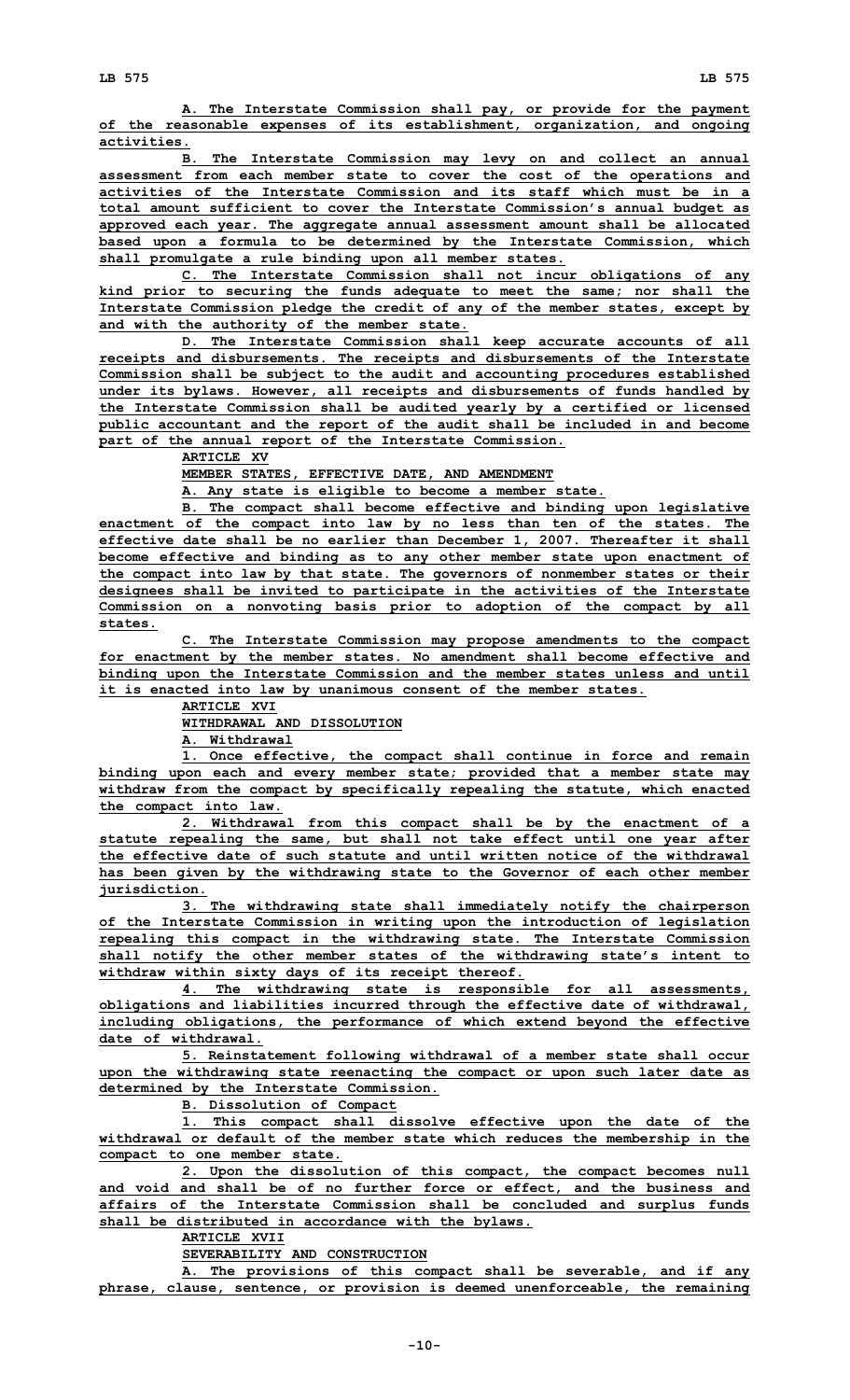**provisions of the compact shall be enforceable.**

**B. The provisions of this compact shall be liberally construed to effectuate its purposes.**

**C. Nothing in this compact shall be construed to prohibit the applicability of other interstate compacts to which the states are members.**

**ARTICLE XVIII**

**BINDING EFFECT OF COMPACT AND OTHER LAWS**

**A. Other Laws**

**1. Nothing herein prevents the enforcement of any other law of <sup>a</sup> member state that is not inconsistent with this compact.**

**2. All member states' laws conflicting with this compact are superseded to the extent of the conflict.**

**B. Binding Effect of the Compact**

**1. All lawful actions of the Interstate Commission, including all rules and bylaws promulgated by the Interstate Commission, are binding upon the member states.**

**2. All agreements between the Interstate Commission and the member states are binding in accordance with their terms.**

**3. In the event any provision of this compact exceeds the constitutional limits imposed on the legislature of any member state, such provision shall be ineffective to the extent of the conflict with the constitutional provision in question in that member state.**

**Sec. 2. For purposes of the Interstate Compact on Educational Opportunity for Military Children and sections 2 to 6 of this act:**

**(1) Council means the State Council on Educational Opportunity for Military Children;**

**(2) Department means the State Department of Education;**

**(3) Local education agency means <sup>a</sup> school district as defined in section 79-101; and**

**(4) State superintendent of education means the Commissioner of Education.**

**Sec. 3. The department shall oversee and provide coordination for the state's participation in and compliance with the Interstate Compact on Educational Opportunity for Military Children. The department shall provide staff support for the council created in section 4 of this act.**

**Sec. 4. (1) The State Council on Educational Opportunity for Military Children is created within the department. The council shall consist of:**

**(a) The following ex officio members:**

**(i) The Commissioner of Education;**

**(ii) The chairperson of the Education Committee of the Legislature, who shall serve as <sup>a</sup> nonvoting member of the council;**

**(iii) The compact commissioner appointed pursuant to section 5 of this act; and**

**(iv) The military family education liaison, who shall serve as <sup>a</sup> member of the council after his or her appointment pursuant to subsection (3) of this section; and**

**(b) The following members appointed by the State Board of Education: (i) The superintendent of <sup>a</sup> school district that has <sup>a</sup> high**

**concentration of children of military families; and (ii) <sup>A</sup> representative of <sup>a</sup> military installation located in this**

**state.**

**(2) The members of the council appointed by the State Board of Education shall serve three-year terms. Vacancies in the council shall be filled in the same manner as the initial appointments. The members of the council shall be reimbursed for their actual and necessary expenses as provided in sections 81-1174 to 81-1177.**

**(3) The council shall have the following duties:**

**(a) To advise the department with regard to the state's participation in and compliance with the Interstate Compact on Educational Opportunity for Military Children; and**

**(b) To appoint <sup>a</sup> military family education liaison to assist families and the state in implementing the compact.**

**Sec. 5. The deputy commissioner of education shall serve as the compact commissioner and shall be responsible for administering the state's participation in the Interstate Compact on Educational Opportunity for Military Children.**

**Sec. 6. The department shall distribute amounts from the Education Innovation Fund pursuant to section 9-812 and may accept <sup>a</sup> devise, donation, or bequest to pay for any or all of the cost of administering the Interstate Compact on Educational Opportunity for Military Children under the authority given to the State Board of Education under section 79-318.**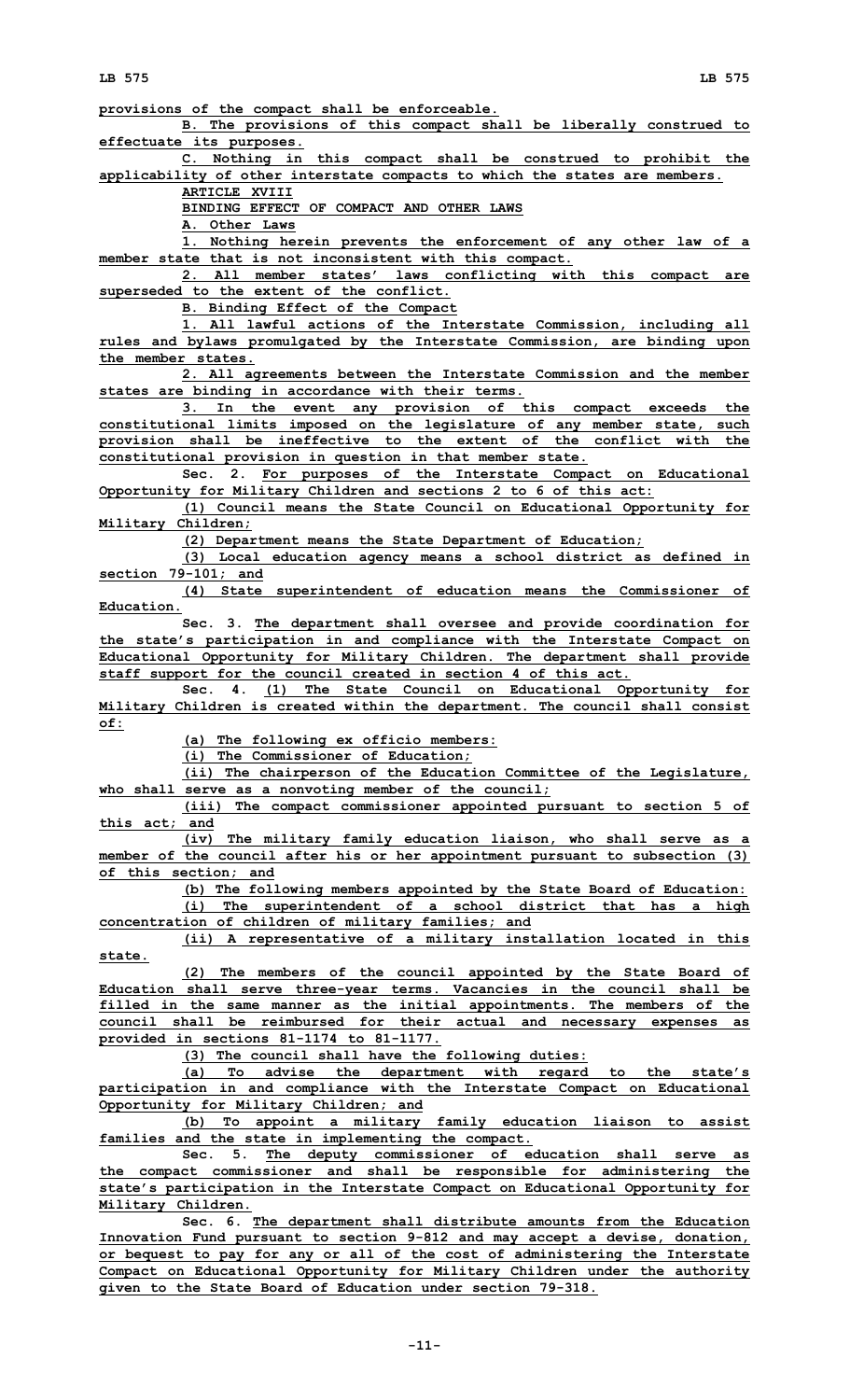**Sec. 7. Section 9-812, Revised Statutes Cumulative Supplement, 2010, as amended by section 1, Legislative Bill 333, One Hundred Second Legislature, First Session, 2011, is amended to read:**

**9-812 (1) All money received from the operation of lottery games conducted pursuant to the State Lottery Act in Nebraska shall be credited to the State Lottery Operation Trust Fund, which fund is hereby created. All payments of the costs of establishing and maintaining the lottery games shall be made from the State Lottery Operation Cash Fund. In accordance with legislative appropriations, money for payments for expenses of the division shall be transferred from the State Lottery Operation Trust Fund to the State Lottery Operation Cash Fund, which fund is hereby created. All money necessary for the payment of lottery prizes shall be transferred from the State Lottery Operation Trust Fund to the State Lottery Prize Trust Fund, which fund is hereby created. The amount used for the payment of lottery prizes shall not be less than forty percent of the dollar amount of the lottery tickets which have been sold.**

**(2) Beginning October 1, 2003, <sup>a</sup> portion of the dollar amount of the lottery tickets which have been sold on an annualized basis shall be transferred from the State Lottery Operation Trust Fund to the Education Innovation Fund, the Nebraska Opportunity Grant Fund, the Nebraska Environmental Trust Fund, the Nebraska State Fair Board, and the Compulsive Gamblers Assistance Fund. The dollar amount transferred pursuant to this subsection shall equal the greater of (a) the dollar amount transferred to the funds in fiscal year 2002-03 or (b) any amount which constitutes at least twenty-two percent and no more than twenty-five percent of the dollar amount of the lottery tickets which have been sold on an annualized basis. To the extent that funds are available, the Tax Commissioner and director may authorize <sup>a</sup> transfer exceeding twenty-five percent of the dollar amount of the lottery tickets sold on an annualized basis.**

**(3) Of the money available to be transferred to the Education Innovation Fund, the Nebraska Opportunity Grant Fund, the Nebraska Environmental Trust Fund, the Nebraska State Fair Board, and the Compulsive Gamblers Assistance Fund:**

**(a) The first five hundred thousand dollars shall be transferred to the Compulsive Gamblers Assistance Fund to be used as provided in section 71-817;**

**(b) Nineteen and three-fourths percent of the money remaining after the payment of prizes and operating expenses and the initial transfer to the Compulsive Gamblers Assistance Fund shall be transferred to the Education Innovation Fund;**

**(c) Twenty-four and three-fourths percent of the money remaining after the payment of prizes and operating expenses and the initial transfer to the Compulsive Gamblers Assistance Fund shall be transferred to the Nebraska Opportunity Grant Fund;**

**(d) Forty-four and one-half percent of the money remaining after the payment of prizes and operating expenses and the initial transfer to the Compulsive Gamblers Assistance Fund shall be transferred to the Nebraska Environmental Trust Fund to be used as provided in the Nebraska Environmental Trust Act;**

**(e) Ten percent of the money remaining after the payment of prizes and operating expenses and the initial transfer to the Compulsive Gamblers Assistance Fund shall be transferred to the Nebraska State Fair Board if the most populous city within the county in which the fair is located provides matching funds equivalent to ten percent of the funds available for transfer. Such matching funds may be obtained from the city and any other private or public entity, except that no portion of such matching funds shall be provided by the state. If the Nebraska State Fair ceases operations, ten percent of the money remaining after the payment of prizes and operating expenses and the initial transfer to the Compulsive Gamblers Assistance Fund shall be transferred to the General Fund; and**

**(f) One percent of the money remaining after the payment of prizes and operating expenses and the initial transfer to the Compulsive Gamblers Assistance Fund shall be transferred to the Compulsive Gamblers Assistance Fund to be used as provided in section 71-817.**

**(4)(a) The Education Innovation Fund is created. At least seventy-five percent of the lottery proceeds allocated to the Education Innovation Fund shall be available for disbursement.**

**(b) For fiscal year 2010-11, the Education Innovation Fund shall be allocated as follows: The first one million dollars shall be transferred to the Excellence in Teaching Cash Fund to fund the Excellence in Teaching Act, and the amount remaining in the Education Innovation Fund shall be allocated, after administrative expenses, for distance education equipment and incentives**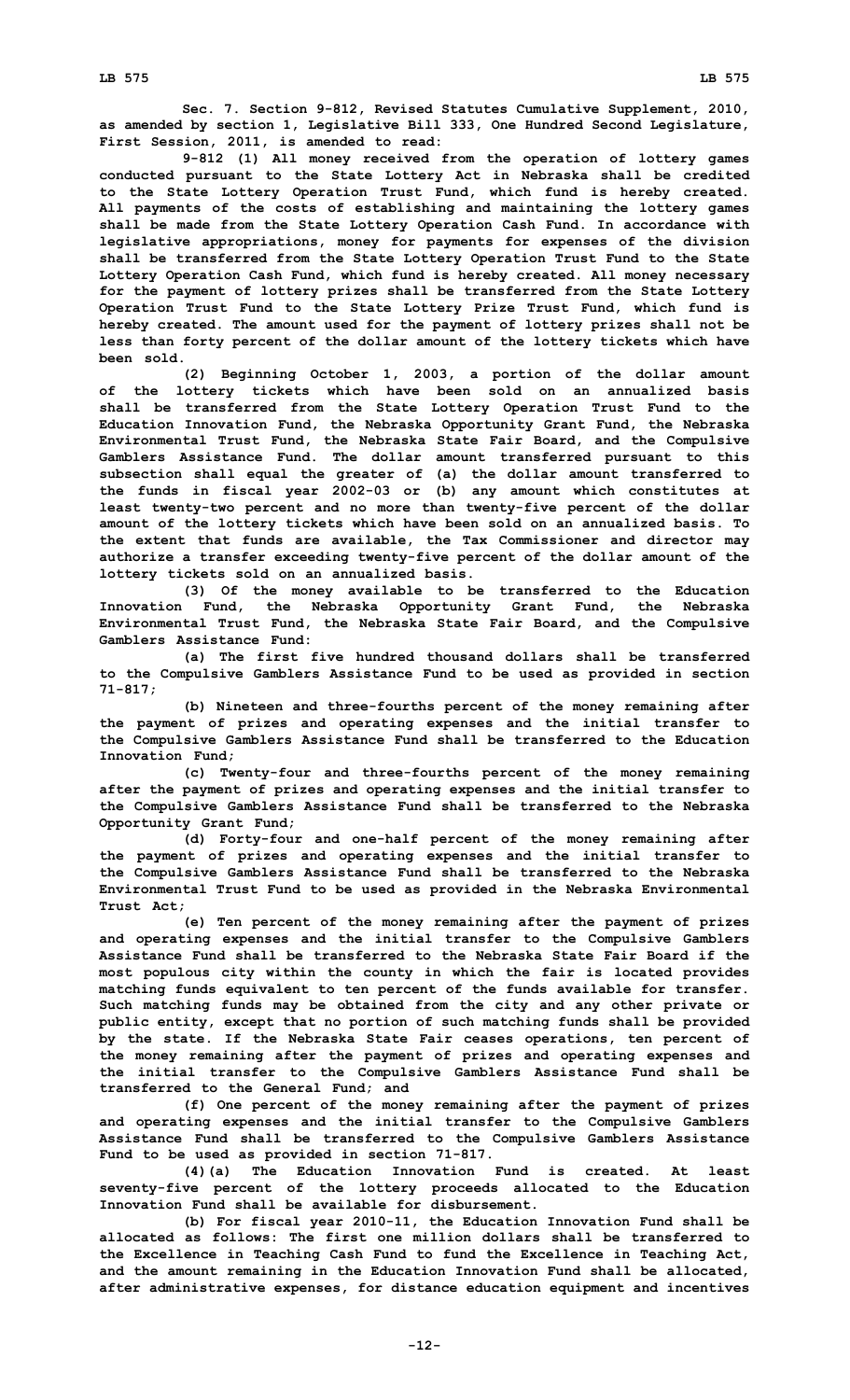**pursuant to sections 79-1336 and 79-1337.**

**(c) For fiscal year 2011-12, the Education Innovation Fund shall be allocated as follows: (i) The first two hundred twenty-five thousand dollars shall be transferred to the Excellence in Teaching Cash Fund to fund the Attracting Excellence to Teaching Program; (ii) the next three million three hundred sixty-five thousand nine hundred sixty-two dollars shall be distributed to school districts as grants pursuant to the Early Childhood Education Grant Program; (iii) the next two million one hundred seventy-five thousand six hundred seventy-three dollars shall be distributed to local systems as grants for approved accelerated or differentiated curriculum programs for students identified as learners with high ability pursuant to section 79-1108.02; (iv) the next four hundred ninety-one thousand five hundred forty-one dollars shall be used by the State Department of Education for the development of an integrated early childhood, elementary, secondary, and postsecondary student information system; (v) the next four hundred fifty thousand dollars shall fund the Center for Student Leadership and Extended Learning Act; (vi) the next one hundred fourteen thousand six hundred twenty-nine dollars shall fund the multicultural education program created under section 79-720; (vii) the next one hundred twenty-three thousand four hundred sixty-eight dollars shall be used by the department to employ persons to investigate and prosecute alleged violations as provided in section 79-868; and (viii) the amount remaining shall be allocated, after administrative expenses, for distance education equipment and incentives pursuant to sections 79-1336 and 79-1337.**

**(d) For fiscal year 2012-13, the Education Innovation Fund shall be allocated as follows: (i) The first forty-five thousand dollars shall be transferred to the Excellence in Teaching Cash Fund to fund the Attracting Excellence to Teaching Program; (ii) the next three million three hundred sixty-five thousand nine hundred sixty-two dollars shall be distributed to school districts as grants pursuant to the Early Childhood Education Grant Program; (iii) the next two million one hundred seventy-five thousand six hundred seventy-three dollars shall be distributed to local systems as grants for approved accelerated or differentiated curriculum programs for students identified as learners with high ability pursuant to section 79-1108.02; (iv) the next one hundred eight thousand one hundred thirty-six dollars shall be used by the department for the development of an integrated early childhood, elementary, secondary, and postsecondary student information system; (v) the next four hundred fifty thousand dollars shall fund the Center for Student Leadership and Extended Learning Act; (vi) the next one hundred fourteen thousand six hundred twenty-nine dollars shall be used by the department to fund the multicultural education program created under section 79-720; (vii) the next one hundred twenty-three thousand four hundred sixty-eight dollars shall be used by the department to employ persons to investigate and prosecute alleged violations as provided in section 79-868; and (viii) the next twenty-seven thousand two hundred dollars shall be used to fund the Interstate Compact on Educational Opportunity for Military Children; and (ix) the amount remaining shall be allocated, after administrative expenses, for distance education equipment and incentives pursuant to sections 79-1336 and 79-1337.**

**(e) For fiscal years 2013-14 through 2015-16, the Education Innovation Fund shall be allocated as follows: (i) The first one million dollars shall be transferred to the Excellence in Teaching Cash Fund to fund the Excellence in Teaching Act; (ii) the next allocation shall be distributed to local systems as grants for approved accelerated or differentiated curriculum programs for students identified as learners with high ability pursuant to section 79-1108.02 in an aggregated amount up to the amount distributed in the prior fiscal year for such purposes increased by the basic allowable growth rate pursuant to section 79-1025; (iii) the next allocation shall be used by the State Department of Education for the integrated early childhood, elementary, secondary, and postsecondary student information system in an aggregated amount up to the amount used in the prior fiscal year for such purposes increased by the basic allowable growth rate pursuant to section 79-1025; (iv) the next allocation shall fund the Center for Student Leadership and Extended Learning Act in an aggregated amount up to the amount used in the prior fiscal year for such purposes increased by the basic allowable growth rate pursuant to section 79-1025; (v) the next allocation shall be used by the department to fund the multicultural education program created under section 79-720 in an aggregated amount up to the amount used in the prior fiscal year for such purposes increased by the basic allowable growth rate pursuant to section 79-1025; (vi) the next allocation shall be used by the department to employ persons to investigate and prosecute alleged violations as provided in section 79-868 in an aggregated amount up to the amount used**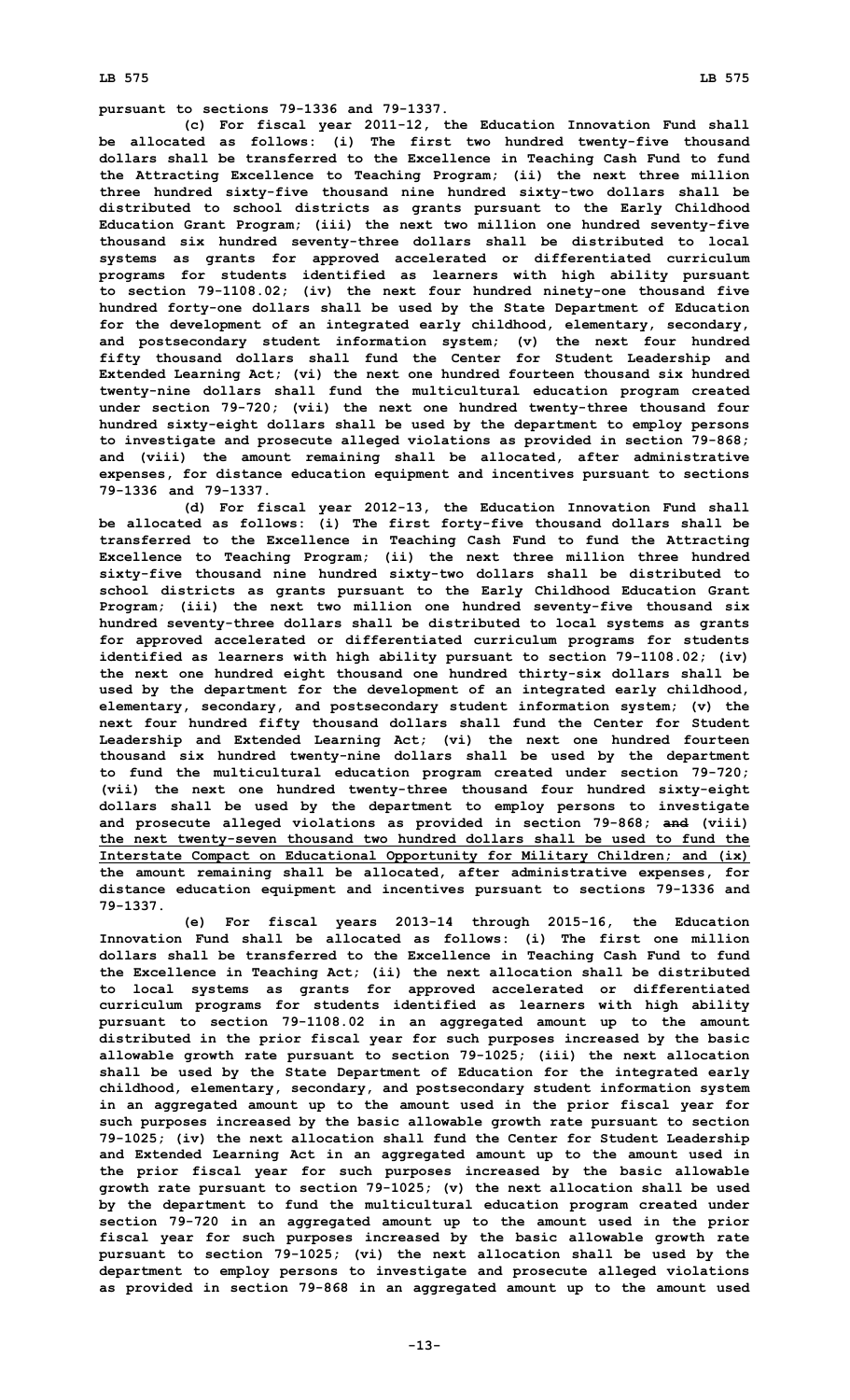**in the prior fiscal year for such purposes increased by the basic allowable growth rate pursuant to section 79-1025; and (vii) the amount remaining shall be allocated, after administrative expenses, for distance education equipment and incentives pursuant to sections 79-1336 and 79-1337.**

**(f) For fiscal year 2016-17 and each fiscal year thereafter, the Education Innovation Fund shall be allocated, after administrative expenses, for education purposes as provided by the Legislature.**

**(5) Any money in the State Lottery Operation Trust Fund, the State Lottery Operation Cash Fund, the State Lottery Prize Trust Fund, or the Education Innovation Fund available for investment shall be invested by the state investment officer pursuant to the Nebraska Capital Expansion Act and the Nebraska State Funds Investment Act.**

**(6) Unclaimed prize money on <sup>a</sup> winning lottery ticket shall be retained for <sup>a</sup> period of time prescribed by rules and regulations. If no claim is made within such period, the prize money shall be used at the discretion of the Tax Commissioner for any of the purposes prescribed in this section.**

**Sec. 8. Section 79-318, Revised Statutes Cumulative Supplement, 2010, is amended to read:**

**79-318 The State Board of Education shall:**

**(1) Appoint and fix the compensation of the Commissioner of Education;**

**(2) Remove the commissioner from office at any time for conviction of any crime involving moral turpitude or felonious act, for inefficiency, or for willful and continuous disregard of his or her duties as commissioner or of the directives of the board;**

**(3) Upon recommendation of the commissioner, appoint and fix the compensation of <sup>a</sup> deputy commissioner and all professional employees of the board;**

**(4) Organize the State Department of Education into such divisions, branches, or sections as may be necessary or desirable to perform all its proper functions and to render maximum service to the board and to the state school system;**

**(5) Provide, through the commissioner and his or her professional staff, enlightened professional leadership, guidance, and supervision of the state school system, including educational service units. In order that the commissioner and his or her staff may carry out their duties, the board shall, through the commissioner: (a) Provide supervisory and consultation services to the schools of the state; (b) issue materials helpful in the development, maintenance, and improvement of educational facilities and programs; (c) establish rules and regulations which govern standards and procedures for the approval and legal operation of all schools in the state and for the accreditation of all schools requesting state accreditation. All public, private, denominational, or parochial schools shall either comply with the accreditation or approval requirements prescribed in this section and section 79-703 or, for those schools which elect not to meet accreditation or approval requirements, the requirements prescribed in subsections (2) through (6) of section 79-1601. Standards and procedures for approval and accreditation shall be based upon the program of studies, guidance services, the number and preparation of teachers in relation to the curriculum and enrollment, instructional materials and equipment, science facilities and equipment, library facilities and materials, and health and safety factors in buildings and grounds. Rules and regulations which govern standards and procedures for private, denominational, and parochial schools which elect, pursuant to the procedures prescribed in subsections (2) through (6) of section 79-1601, not to meet state accreditation or approval requirements shall be as described in such section; (d) institute <sup>a</sup> statewide system of testing to determine the degree of achievement and accomplishment of all the students within the state's school systems if it determines such testing would be advisable; (e) prescribe <sup>a</sup> uniform system of records and accounting for keeping adequate educational and financial records, for gathering and reporting necessary educational data, and for evaluating educational progress; (f) cause to be published laws, rules, and regulations governing the schools and the school lands and funds with explanatory notes for the guidance of those charged with the administration of the schools of the state; (g) approve teacher education programs conducted in Nebraska postsecondary educational institutions designed for the purpose of certificating teachers and administrators; (h) approve certificated-employee evaluation policies and procedures developed by school districts and educational service units; and (i) approve general plans and adopt educational policies, standards, rules, and regulations for carrying out the board's responsibilities and those assigned to the State Department of Education by the Legislature;**

**(6) Adopt and promulgate rules and regulations for the guidance,**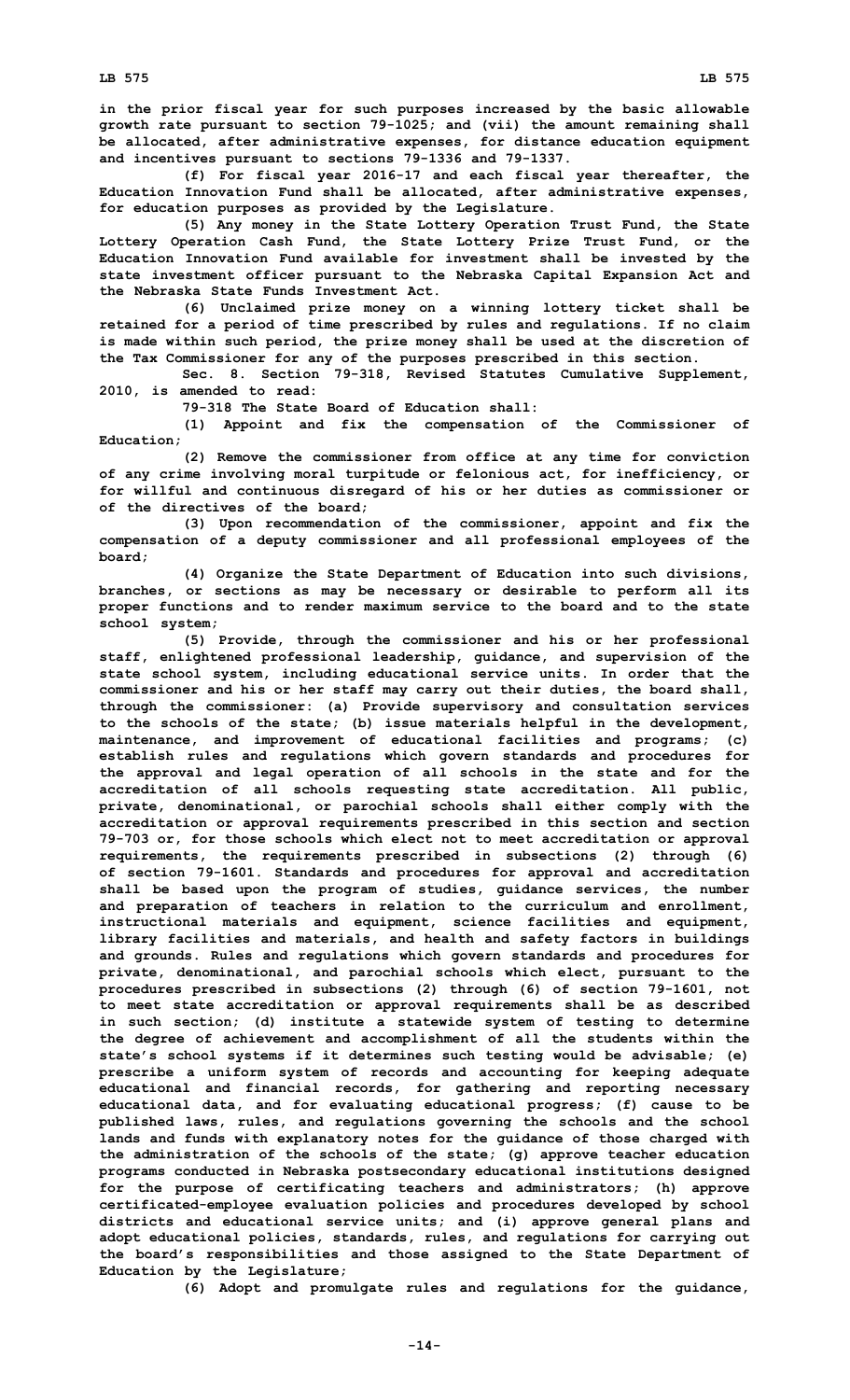**supervision, accreditation, and coordination of educational service units. Such rules and regulations for accreditation shall include, but not be limited to, (a) <sup>a</sup> requirement that programs and services offered to school districts by each educational service unit shall be evaluated on <sup>a</sup> regular basis, but not less than every seven years, to assure that educational service units remain responsive to school district needs and (b) guidelines for the use and management of funds generated from the property tax levy and from other sources of revenue as may be available to the educational service units, to assure that public funds are used to accomplish the purposes and goals assigned to the educational service units by section 79-1204. The State Board of Education shall establish procedures to encourage the coordination of activities among educational service units and to encourage effective and efficient educational service delivery on <sup>a</sup> statewide basis;**

**(7) Submit <sup>a</sup> biennial report to the Governor and the Clerk of the Legislature covering the actions of the board, the operations of the State Department of Education, and the progress and needs of the schools and recommend such legislation as may be necessary to satisfy these needs;**

**(8) Prepare and distribute reports designed to acquaint school district officers, teachers, and patrons of the schools with the conditions and needs of the schools;**

**(9) Provide for consultation with professional educators and lay leaders for the purpose of securing advice deemed necessary in the formulation of policies and in the effectual discharge of its duties;**

**(10) Make studies, investigations, and reports and assemble information as necessary for the formulation of policies, for making plans, for evaluating the state school program, and for making essential and adequate reports;**

**(11) Submit to the Governor and the Legislature <sup>a</sup> budget necessary to finance the state school program under its jurisdiction, including the internal operation and maintenance of the State Department of Education;**

**(12) Interpret its own policies, standards, rules, and regulations and, upon reasonable request, hear complaints and disputes arising therefrom;**

**(13) With the advice of the Department of Motor Vehicles, adopt and promulgate rules and regulations containing reasonable standards, not inconsistent with existing statutes, governing: (a) The general design, equipment, color, operation, and maintenance of any vehicle with <sup>a</sup> manufacturer's rated seating capacity of eleven or more passengers used for the transportation of public, private, denominational, or parochial school students; and (b) the equipment, operation, and maintenance of any vehicle with <sup>a</sup> capacity of ten or less passengers used for the transportation of public, private, denominational, or parochial school students, when such vehicles are owned, operated, or owned and operated by any public, private, denominational, or parochial school or privately owned or operated under contract with any such school in this state, except for vehicles owned by individuals operating <sup>a</sup> school which elects pursuant to section 79-1601 not to meet accreditation or approval requirements. Similar rules and regulations shall be adopted and promulgated for operators of such vehicles as provided in section 79-607;**

**(14) Accept, on behalf of the Nebraska Center for the Education of Children who are Blind or Visually Impaired, devises of real property or donations or bequests of other property, or both, if in its judgment any such devise, donation, or bequest is for the best interest of the center or the students receiving services from the center, or both, and irrigate or otherwise improve any such real estate when in the board's judgment it would be advisable to do so; and**

**(15) Accept, in order to administer the Interstate Compact on Educational Opportunity for Military Children, any devise, donation, or bequest received by the State Department of Education pursuant to section 6 of this act; and**

**(15) (16) Upon acceptance of any devise, donation, or bequest as provided in this section, administer and carry out such devise, donation, or bequest in accordance with the terms and conditions thereof. If not prohibited by the terms and conditions of any such devise, donation, or bequest, the board may sell, convey, exchange, or lease property so devised, donated, or bequeathed upon such terms and conditions as it deems best and remit all money derived from any such sale or lease to the State Treasurer for credit to the State Department of Education Trust Fund.**

**Each member of the Legislature shall receive <sup>a</sup> copy of the report required by subdivision (7) of this section by making <sup>a</sup> request for it to the commissioner.**

**None of the duties prescribed in this section shall prevent the board from exercising such other duties as in its judgment may be necessary**